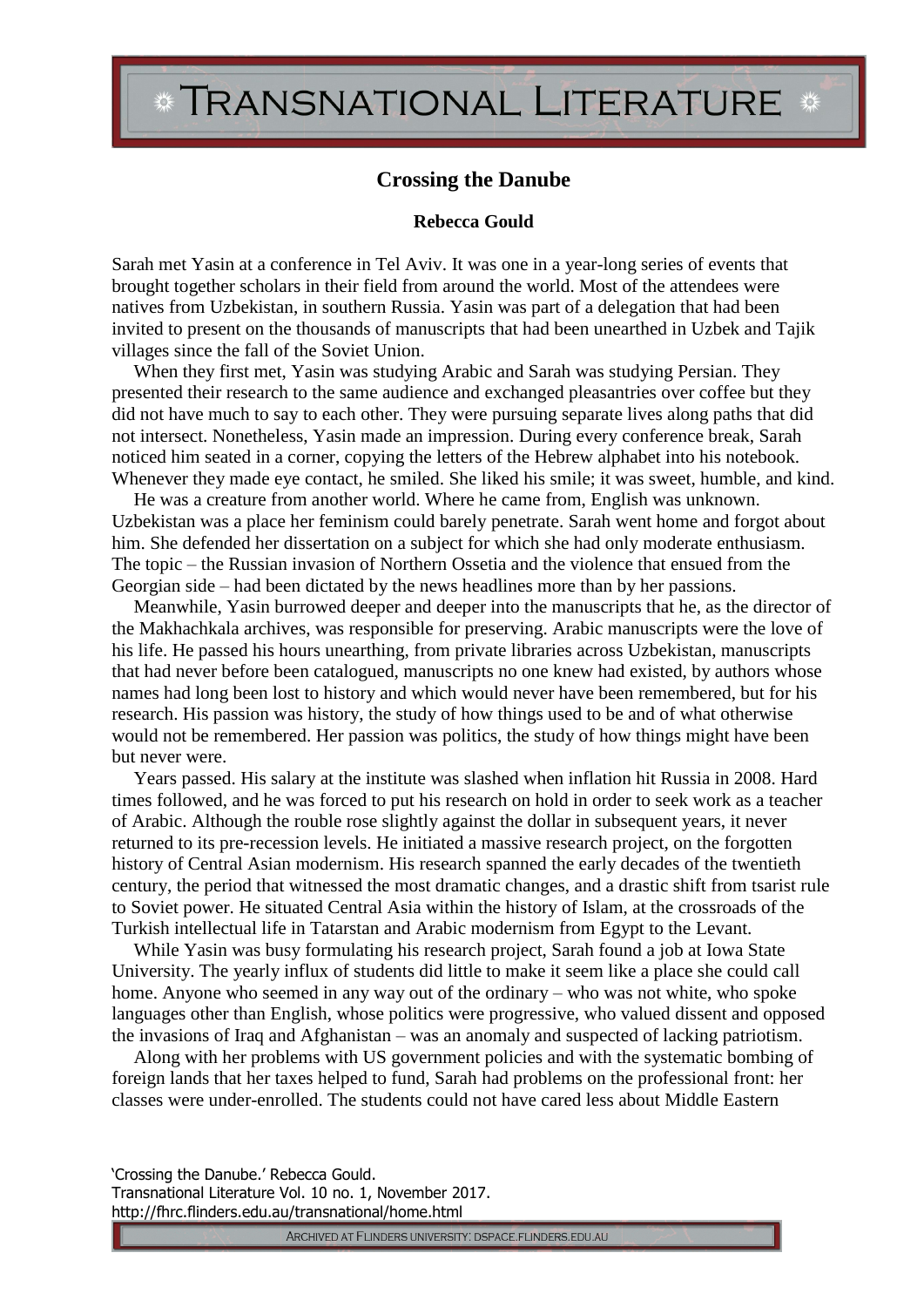literatures. Sarah became a curiosity on campus, an oddball professor inexplicably invested in an obscure corner of the world that was increasingly seen as a zone for breeding terrorists.

Three years passed: she had made it halfway through her tenure clock. Finally, she had an opportunity to shift to a new geography, to obtain a brief respite from cornfields and cows. She applied for a residential fellowship in a city she had never visited, but of which she had always dreamed: Budapest, city of castles, of Mongol invasions, and of the long, winding Danube. She wanted to roam the city, to absorb its caryatids and to breathe the moist Danube misting over the Chain Bridge. She wanted to do these things in the company of another human being, preferably someone to whom she could latch her soul.

At the end of the year, she received a call. 'I am calling to congratulate you,' said the voice on the other end. 'We look forward to greeting you in Budapest.'

With her fellowship came the opportunity to invite colleagues to visit her during her year's stay, and she invited the most famous scholar in her field. He politely declined. She remembered Yasin, the Uzbek scholar with whom she had crossed paths in Tel Aviv. True, he was an Arabist and she was a Persianist, but what was the harm in asking? They shared a passion for manuscripts. She found a scrap of paper on which he had scribbled his name and number years ago. She crossed her fingers and picked up the phone. Someone answered in a distant, accented Russian. She explained who she was and why she was calling. She asked if he remembered her. He said he had never forgotten her.

Yasin was delighted by the invitation to visit her in Budapest the following year. The visa process was set in motion by the Institute, which also arranged for his lecture. Meanwhile, Sarah waited, unsure of what the visit would bring.

She finished lecturing to her nearly empty classroom. The semester was over, and her life was about to take a new turn.

The flight to Budapest was long and mostly uneventful. She passed the evening in the sky reading Gershom Scholem's account of his tense friendship with Walter Benjamin. Scholem's efforts to influence Benjamin, to make him reject Marxism and embrace his Jewish origins, reminded Sarah of her own friendships. What did friendship mean? Was it just about having a good time together? Was it about coming to know another human being in the way you know yourself, or about coming to know yourself through another? And what was the difference between friendship and love?

She arrived in Budapest three days before Yasin, which gave her time to explore the town in advance of his arrival. What would it be like to meet again, after a lapse of five years? Would he have aged? Had she? In the past five years he had received fellowships in Germany, Austria, and France. He had learned English and German. She had a book nearing publication, had secured a permanent position at a large public university, albeit one overrun with cornfields and cows, and had come to think of herself as a permanently displaced person. They had both, as far as she could tell, remained single and childless, and immersed in scholarship. Having finished her first book, she was ready to open a new chapter in her life. She eagerly awaited the inspiration his visit would bring. The Institute had offered a luxurious two-story apartment with two large bedrooms for Yasin when she arranged for his visit, soon after the fellowship had been offered to her. He had promised to call her as soon as he was settled in this apartment.

On the day of his arrival, she waited anxiously for his call. Finally, the telephone rang. It was Yasin, addressing her in Russian as readily as if it were her native language, and a language that they had spoken together all their lives. She had not spoken Russian in years and the words did not flow as easily as they had in Tel Aviv. She suggested that they meet. After all, he was only

'Crossing the Danube.' Rebecca Gould. Transnational Literature Vol. 10 no. 1, November 2017. http://fhrc.flinders.edu.au/transnational/home.html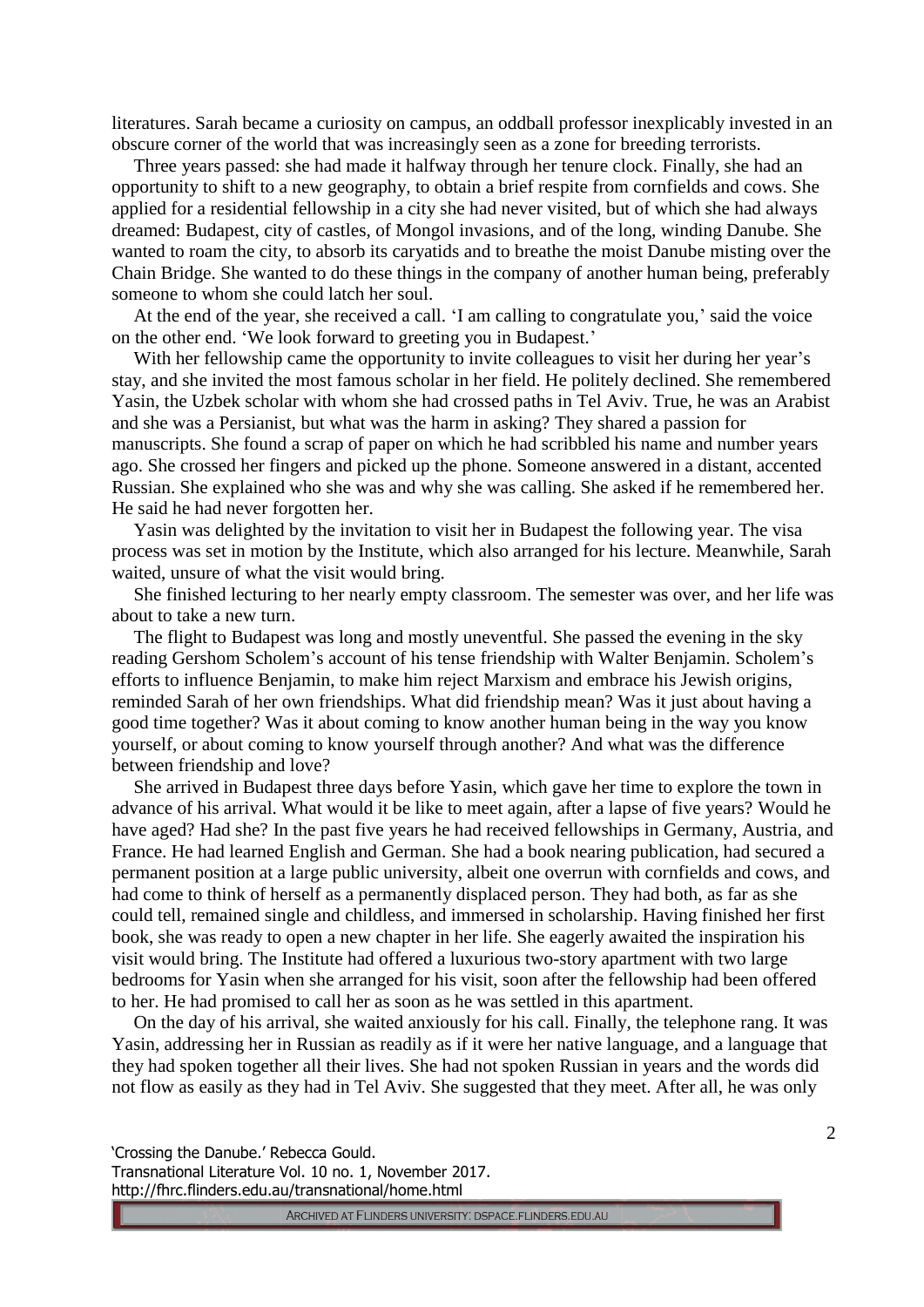two floors beneath her. '*Mozhno* (May I)?' she said simply, leaving her meaning open to interpretation. '*Mozhno*,' he replied with equal brevity.

When she saw him standing at the threshold of his door, she realised that she would have recognised him anywhere. He was darker in complexion and his hair was unrulier than she remembered from five years ago. He had grown a beard. But he was the same Yasin, the same unassuming man with thick glasses and a boyish smile on his face. 'Shall we explore the town?' he proposed.

It was around seven in the evening. The sun was lingering on the horizon and seeping blood that cast a haze over the Danube. Their first stop was the Chain Bridge, where majestic lions sat at each end. The bridge appeared to be suspended in the water. They meandered down 6 October Street. The name captured Yasin's attention. Sarah explained that it referred to an anti-Soviet rebellion: October 6 was the day when, on 1956, the anti-Soviet communist László Rajk was publicly buried in a memorial to the victims of the Stalin-backed purges from several years prior. October 6 was a prelude to October 23 of the same year, the date of the Hungarian Revolution.

While Sarah recited these details with enthusiasm, Yasin grew weary of the flow of information. His Soviet education had given him enough lessons in history for a lifetime. He turned to her with a smile and took her hand in his. 'Let's go have pizza,' he suggested. They ascended the winding stairs of an Italian restaurant that was tucked away from the main street. He ordered a pizza with salmon and feta cheese. She ordered a pizza with arugula, mozzarella, and broccoli.

He asked her about life in Iowa. Was it like the rest of America? He had only been to the States once, to San Francisco for a conference a decade ago. She explained that the American Midwest was a country unto itself, with a culture unlike that of the coasts. He asked whether she liked living there. It was far from home, she said, and far from her family. The answer could not have been further from the truth – she never visited her family, no matter how near or far they were – but it was the closest approximation to reality she could give.

'Family.' Yasin repeated the last word, as if he failed to recognise its meaning.

'Yes, family,' she repeated.

He stared deep into her eyes. 'Who is your family?'

'Me, my sisters, and my mother.'

'So, no husband?'

'No, no husband.'

From her fieldwork in Georgia, Azerbaijan, and Daghestan, Sarah had come to expect the husband question. Equally familiar was the one that followed: how many children was she going to have? Whenever she travelled in the former Soviet Union, or for that matter to most places outside the United States, it was the first question on her interlocutor's tongue. She was thirtyfive, after all. As an elderly woman in the Daghestani village where she conducted fieldwork had told her frankly, a woman needs only two things in life: a husband and a son. Anything else, she added, is a luxury.

However, when Yasin asked her the husband question, with his eyebrows gently arched, his curiosity seemed to originate in another source. Normally she greeted questions about her personal life with polite silence, but with Yasin Sarah was moved to speak openly. She railed against the sexism that dominated her profession and lamented that a woman was assumed to be incomplete without a man. Yasin laughed lightly, with an expression that to her implied a deeper understanding than words could communicate.

When they finished eating, they wandered down Andrássy Avenue, Budapest's main commercial thoroughfare. Yasin pulled out a pack of cigarettes and began to smoke. The smell

'Crossing the Danube.' Rebecca Gould.

Transnational Literature Vol. 10 no. 1, November 2017. http://fhrc.flinders.edu.au/transnational/home.html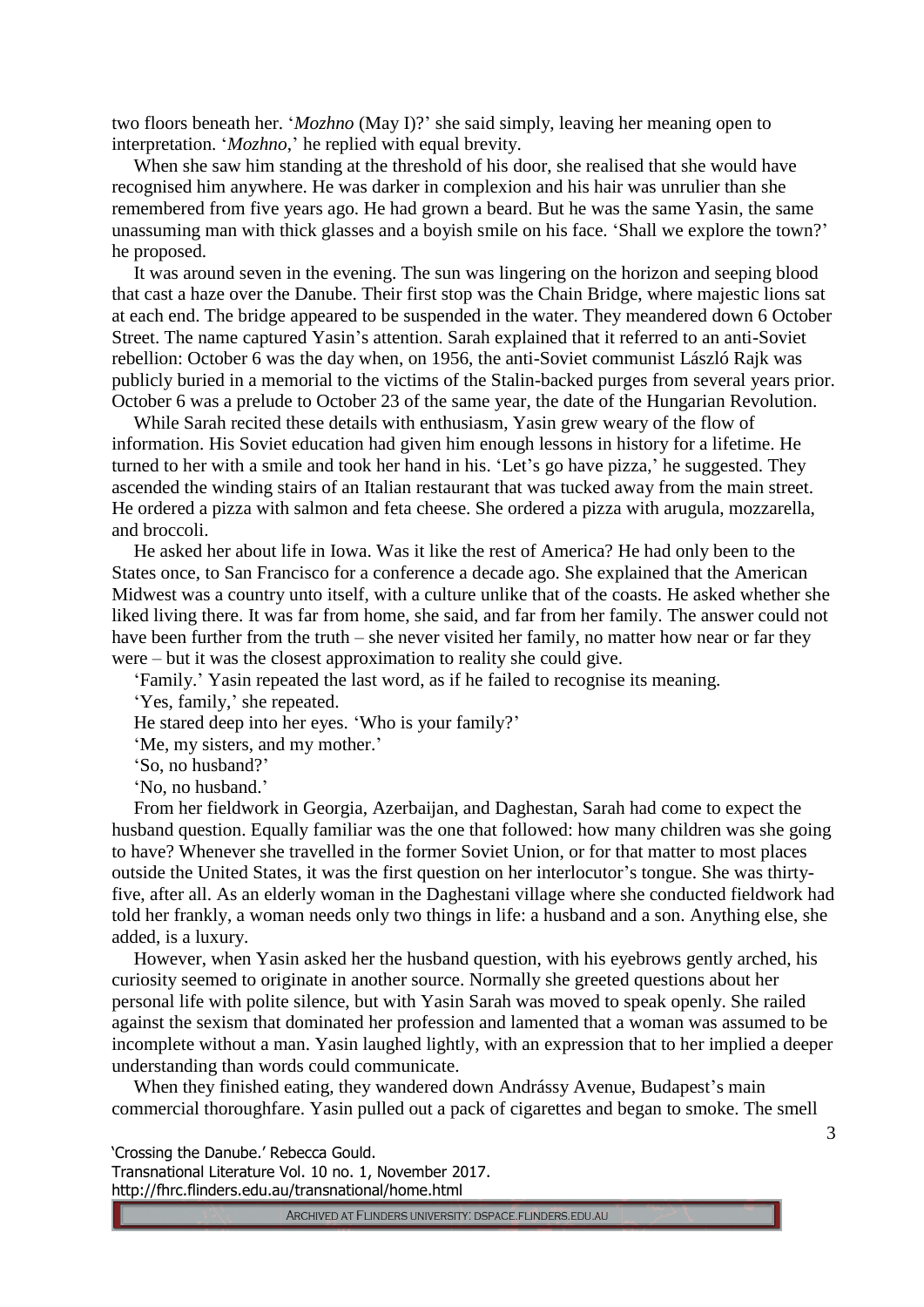affected Sarah strangely, as though someone were rubbing the palm of her hand. They passed fountains, shop windows, and even a ferris wheel, until they found themselves surrounded by benches and trees. It was late at night and the park was deserted. A few pairs of lovers were seated side by side, lost in each others' arms beneath flickering lamps.

'Let's sit down,' Yasin suggested, taking her hand.

She expected his hand to move away from hers once they were seated, but it remained pressed on her palm: soft, respectful, but nonetheless firm, as if it were natural for a man and a woman who had spent only a few hours together to hold hands; as if her hand belonged to him and his hand belonged to her. Sarah recalled his question about her family, and she wondered again why he had asked, but that was the first and last time he inquired about her personal circumstances.

When they arrived back at the guesthouse, he invited her into his apartment, explaining that he wanted to copy onto her laptop some medieval manuscripts that he had scanned and stored on his zip drive. She knew that he had access to the best collection of Central Asian manuscripts in the world. It was an offer she could not refuse.

As soon as they entered he set the kettle on for tea, opened his laptop and began searching through his files. They passed the next three hours like that, as he copied gigabytes of digital manuscripts onto an external drive. All the while, his hand rested firmly on her lap. Sarah arrested its movement, but she was pleased. She wanted to touch him in the way he was touching her, but she also did not want to do anything that she would regret. She had not been involved with anyone for over three years. This might be her last sexual encounter for many years to come, perhaps for the remainder of her life. She wanted to delay their intimacy for as long as possible, so that, once it happened, it would be etched forever, in all its singularity, on her memory.

When Yasin's fingers began to wander, creeping over her knees and up her legs, Sarah stood up and said it was time for her to say good night. He suggested they share another cup of tea, but she said she needed to go to sleep.

Back in her room, Sarah spent the rest of the night thinking about him. She wondered what it would be like to return to her bed after having slept with him. What would it be like when he was gone? Would she continue to experience the same familiar loneliness? Would Budapest look the same?

She called him as soon as she awoke. The sun was edging its way over the Danube. He suggested that they walk across the Chain Bridge. They reached the same park where they had lingered together the day before and sat down on a bench facing the tallest fountain. They began talking about Persian, Arabic, and Turkic manuscripts, a topic that excited them both. He took her hand in his as he had done before. This time, however, his hand moved, from her lap to her cheek, to her lips. When his fingers rested on her lips, she knew that the moment she had been waiting for had arrived. She closed her eyes and their lips touched.

The kiss was polite, restrained, and gentle. As his lips graced her cheek, the movement could have been seen simply as an expression of collegial warmth. But when he whispered into her ear, 'Let's go home,' their passion entered a new phase.

Given that they had passed most of his visit discussing Islamic ethics, she was surprised by his distinctive way of making love, which had more in common with Soviet sexual mores than conventional Islamic values. He undressed her and immediately began performing oral sex on her, with his penis positioned straight above her mouth. Then he slipped on a condom gracefully, with such a lightness of touch that indicated much practice. She wondered how many times he had performed this very act with other women. Had they been colleagues? Friends? Prostitutes?

'Crossing the Danube.' Rebecca Gould. Transnational Literature Vol. 10 no. 1, November 2017.

http://fhrc.flinders.edu.au/transnational/home.html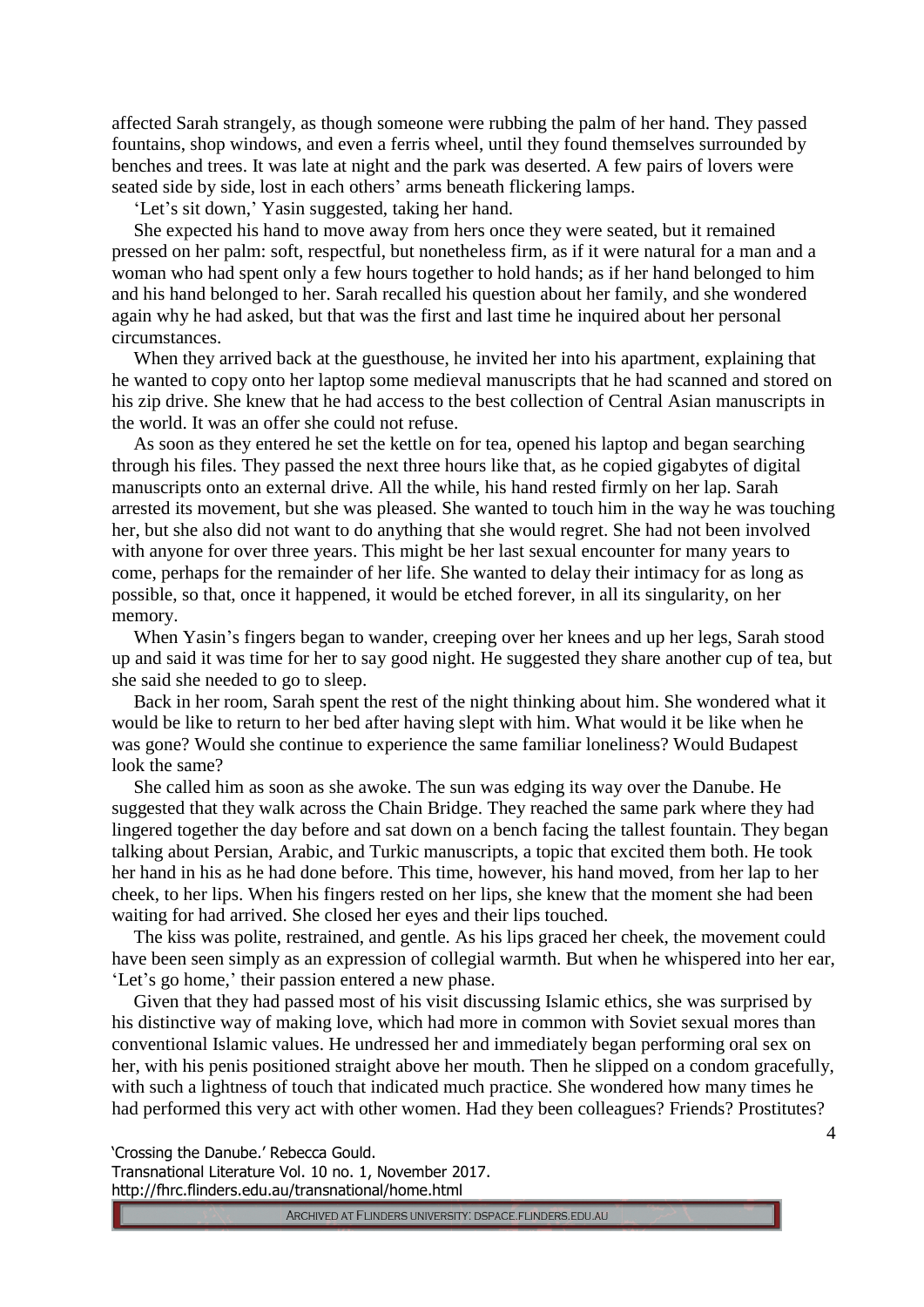Had he brought condoms with him from Uzbekistan expecting to have sex? Or did he carry them with him everywhere he went?

When they were done, they rested, exhausted, in each other's arms. He lit a cigarette. Behind him, on the other side of the bed, a pile of condoms towered like a crumbling pyramid. She reflected on the sterilisation operation she had recently undergone, a procedure with a symbolically significant name: Essure. The word's phonemic proximity to 'erasure' reflected its function. Essure erased her capacity for bearing children, and she was delighted that it did. Sarah's tubes were tied, metaphorically and literally. One abortion in her life, which even now, ten years later, she recalled with pain, had persuaded her that sterilisation had been the best choice of her life, regardless of the money it cost her, which she did not have, and regardless of her longstanding abstinence. She could rest confident in the knowledge that it was impossible for her to ever bring a child into the world. The only reason to use a condom now was to guard against disease. But Yasin was Muslim, Sarah reasoned. Surely sex was a rare occurrence in his life? She decided to try to find out more.

'I can't get pregnant,' she began. 'I had an operation.'

'An operation? For what?'

'Not to have kids.'

For a moment there was silence, then, slowly, he repeated her words: 'Not to have kids.' She elaborated: 'I believe in adoption. What about you? Do you want to have children?' 'Children?' he repeated. 'I already have them.'

Sarah froze. At first his answer made no sense. How could he have kids without having a wife? Perhaps his wife had died? Perhaps he was divorced? Then finally she understood. He was married.

'And your wife?' she asked. 'How old is she?'

'Thirty-three,' he said mildly.

'Does she work?'

'No.'

The question she wanted to ask most, whether he loved his wife, frightened her. She could hardly summon the words to her lips. Either way, the outcome would bring sorrow. If he didn't love his wife, that was a cause for lament. If he loved his wife, what was he doing in bed with her in Budapest? Finally, she asked.

A long pause followed. Then finally Yasin answered. 'Yes.'

That was it. There was nothing more to say or do, other than to absorb the shock of his deceptive silence. They had connected profoundly. They had probed the depths of each others' intellects, without knowing even the most basic details of each others' personal lives. It was her first extra-marital affair, the first time she had made love to a married man.

'Are you Muslim?' she asked, as they put on their clothes.

'Yes.'

'Then how do you explain this?' She pointed to his uncovered and still slightly erect penis, which he quickly covered with the palm of his hand. 'Was that an Islamic act?'

'Even believers do wrong.'

'So you think what we just did is wrong? I think rather that it was right, and that your marriage is wrong.' He had no response. 'I'm opposed to marriage,' she went on. 'It's the world's biggest source of gender inequality'. She paused. 'I'm also against hypocrisy,' she added.

Yasin stared at her silently, as if unable to fathom her meaning. If he had been offended by her accusation, his face did not show it. Perhaps, she reflected, this was the critique of marriage

'Crossing the Danube.' Rebecca Gould.

Transnational Literature Vol. 10 no. 1, November 2017. http://fhrc.flinders.edu.au/transnational/home.html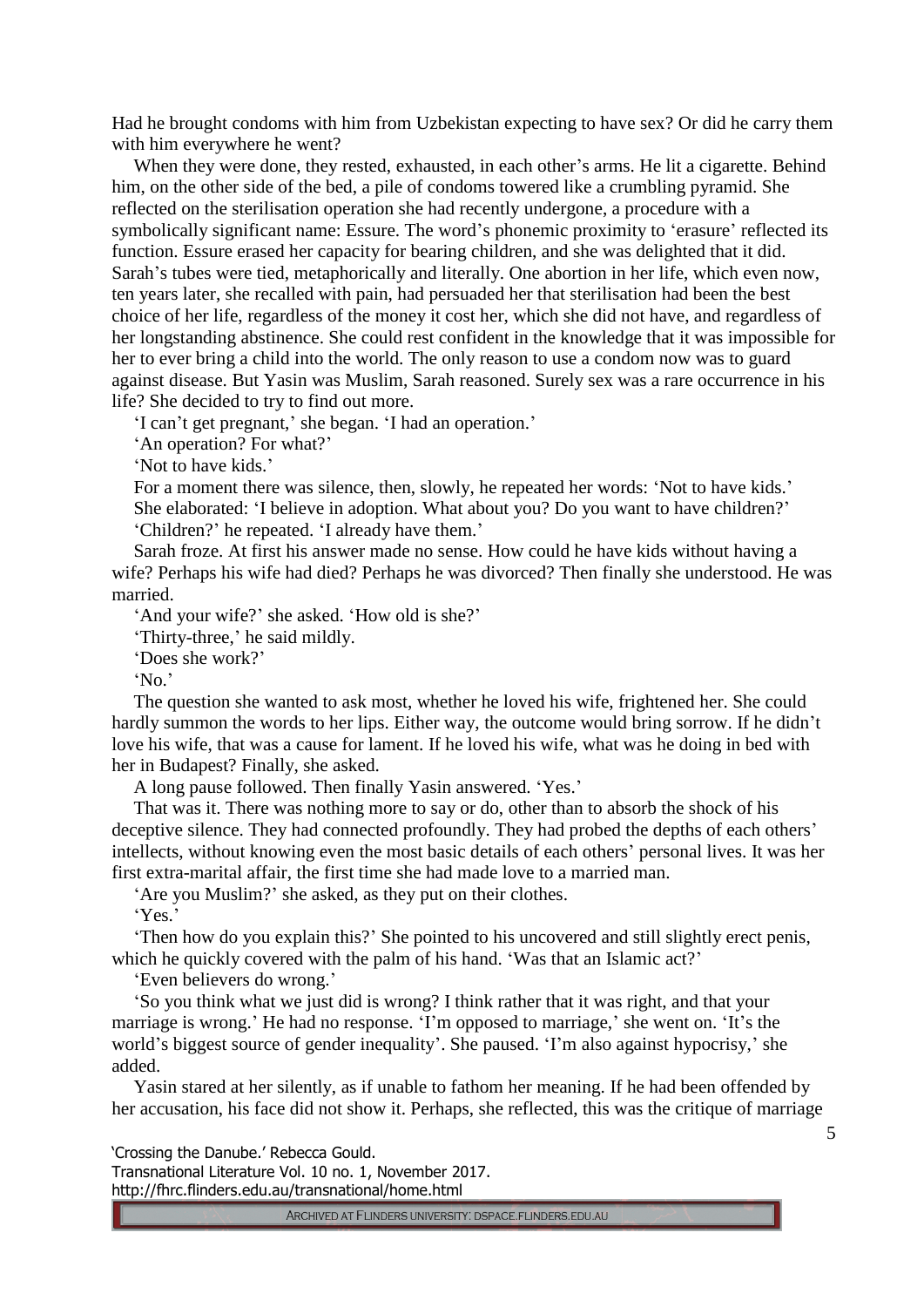he had ever heard. Finally, she asked. 'How would you like it if your wife did with another man what you just did with me?'

'I would be furious,' he said, without missing a beat, as if the very possibility of his potential wife's infidelity was an offence to his manhood.

'You see?' Sarah smiled. 'That's what I mean. That's what I call hypocrisy. It is also patriarchy. And that's the basis of your marriage.'

He reached for a cigarette and moved to the window ledge. Without giving signs of anger, he was doing his best to withdraw from her intimacy. After several minutes, Sarah moved towards him. She wanted to sit next to him. The scent of his cigarettes turned her on. She wanted to make love. She had forgotten her rage at the betrayal of a moment earlier. The hypocrisy that had recently repelled her now seemed like less of a turn-off or a mark of moral failure than one of the contradictions intrinsic in all human relations. It was the hypocrisy of the institution of marriage, not his moral depravity, that moved her to rage.

Her fingers grazed his unshaven cheeks. He turned to the side. She wanted to scream at him for lying to her, for concealing key facts about his personal life. At the same time, and just as powerfully, she wanted to make love. When would she have the opportunity to do this again with a man who shared her deepest love in the world: Islamic manuscripts?

He backed away. She realised with a shock that he wanted to erase the memories they had just created together in bed. 'Can we go for a walk?' He gestured towards the window. The moon had vanished from view and only one artificial light, hoisted over the Chain Bridge, shimmered across the Danube.

'Not tonight,' she said. 'I have to go to bed.'

He nodded, his eyes averted from her gaze. 'Sleep well,' he said gently.

The next day he had a lecture to prepare and she had some chores to take care of, an article to finish, and a book to write. Around five in the afternoon, he called her. They agreed to meet at the entrance to the Chain Bridge. As soon as they caught sight of each other, the tension that had simmered all day dissipated. They walked back and forth along the many bridges that bisected the Danube as the river wound through the city. They did not hold hands. A space as wide as the breadth of a hand intervened between them, like the force field of an electronic fence.

She asked him again how it was possible for a married man who regarded himself as Muslim to sleep with other women. '*Nafs*,' he said simply. 'Not all Muslims act as they should.'

She knew the word but she asked him to explain. How did the concept of *nafs* explain their relationship?

*'Nafs* is the lower faculty, the passions.'

'So when you made love to me, it was with your *nafs*?'

He nodded vaguely. The question made him uncomfortable. His shyness, which she remembered from Tel Aviv, returned. Then he added softly, 'I'm not sure I understand your question.'

'Unlike you, I make love with my soul, not with my *nafs,'* she retorted. 'I respect Islam, but in this regard, I'm opposed to religion. Sex is not evil.'

He remained silent, whether from incomprehension or for some other reason.

'Are you hungry?' he asked, after they had crossed the Chain Bridge for the fifth time. The Danube was sparkling with the rays of the setting sun. A lone lifeboat bobbed up and down on the gentle waves. Minutes passed and his question went unanswered. At last he said, 'Shall we have pizza again?'

'Crossing the Danube.' Rebecca Gould. Transnational Literature Vol. 10 no. 1, November 2017. http://fhrc.flinders.edu.au/transnational/home.html